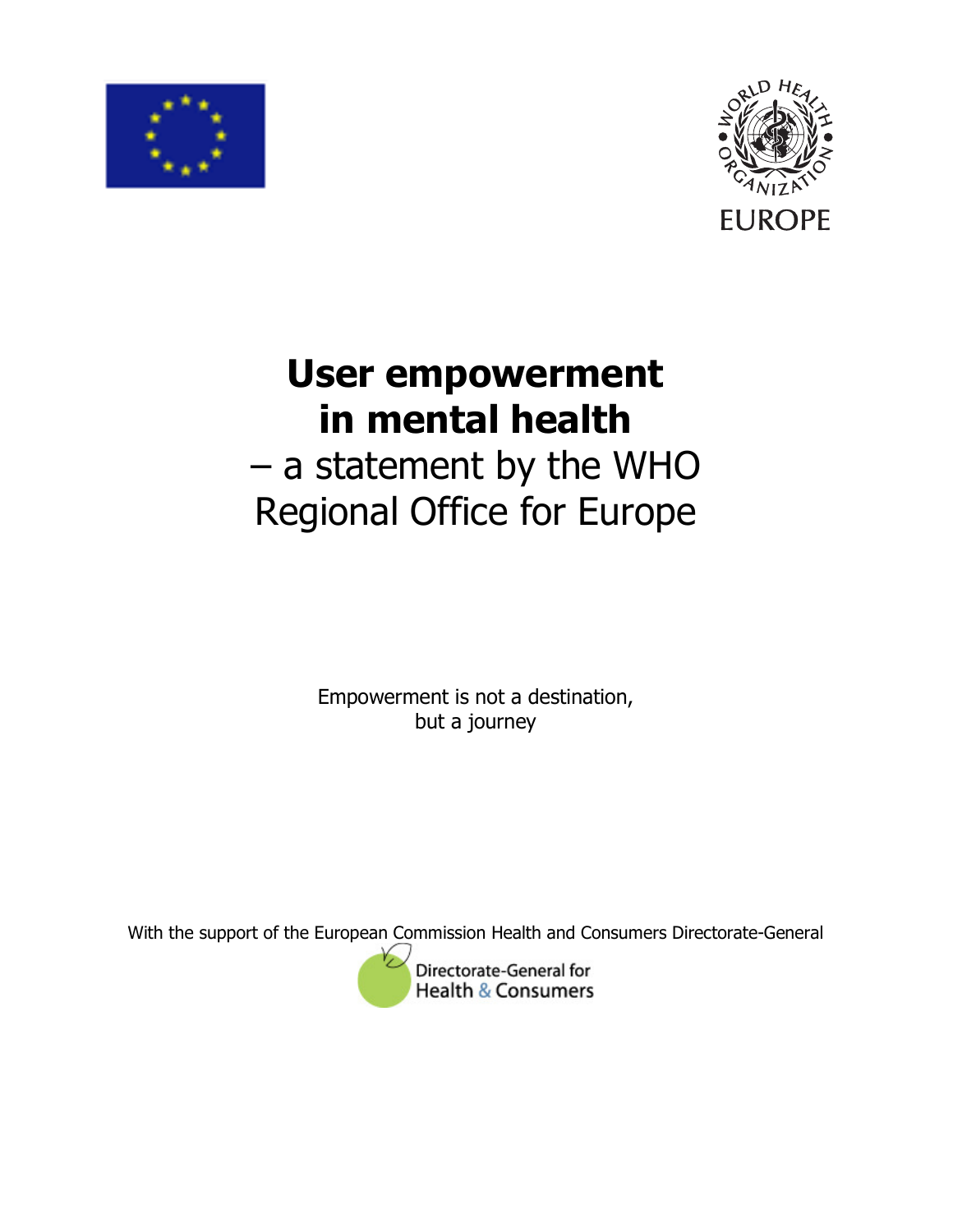Historically, people with mental health problems have lacked a voice. Neither they nor their families have been involved in decision-making on mental health services, and they continue to be at risk of social exclusion and discrimination in all facets of life. In a mental health context, empowerment refers to the level of choice, influence and control that users of mental health services can exercise over events in their lives. The key to empowerment is the removal of formal or informal barriers and the transformation of power relations between individuals, communities, services and governments. This statement specifies the action to be taken to strengthen user and carer empowerment in mental health and outlines the objectives of the Partnership Project on User Empowerment in Mental Health by the WHO Regional Office for Europe and the European Commission.

#### Keywords

MENTAL HEALTH SERVICES USER PARTICIPATION PATIENT ADVOCACY CAREGIVERS HEALTH PERSONNEL POWER

Address requests about publications of the WHO Regional Office for Europe to: Publications WHO Regional Office for Europe Scherfigsvej 8 DK-2100 Copenhagen Ø, Denmark Alternatively, complete an online request form for documentation, health information, or for permission to quote or translate, on the Regional Office web site (http://www.euro.who.int/pubrequest).

#### **© World Health Organization 2010**

All rights reserved. The Regional Office for Europe of the World Health Organization welcomes requests for permission to reproduce or translate its publications, in part or in full.

The designations employed and the presentation of the material in this publication do not imply the expression of any opinion whatsoever on the part of the World Health Organization concerning the legal status of any country, territory, city or area or of its authorities, or concerning the delimitation of its frontiers or boundaries. Dotted lines on maps represent approximate border lines for which there may not yet be full agreement.

The mention of specific companies or of certain manufacturers' products does not imply that they are endorsed or recommended by the World Health Organization in preference to others of a similar nature that are not mentioned. Errors and omissions excepted, the names of proprietary products are distinguished by initial capital letters.

All reasonable precautions have been taken by the World Health Organization to verify the information contained in this publication. However, the published material is being distributed without warranty of any kind, either express or implied. The responsibility for the interpretation and use of the material lies with the reader. In no event shall the World Health Organization be liable for damages arising from its use. The views expressed by authors, editors, or expert groups do not necessarily represent the decisions or the stated policy of the World Health Organization.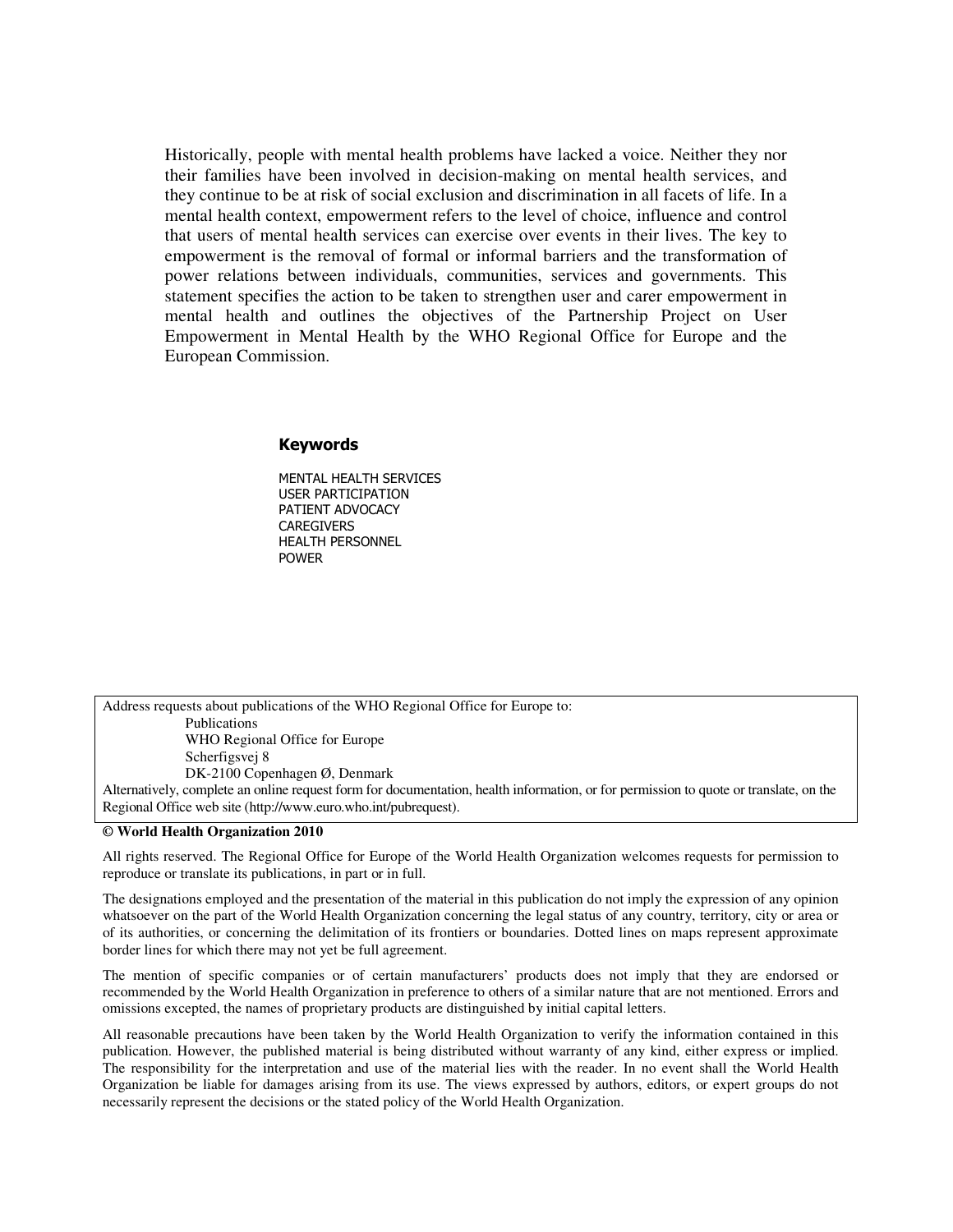# **CONTENTS**

| Page                                                                       |  |
|----------------------------------------------------------------------------|--|
|                                                                            |  |
|                                                                            |  |
|                                                                            |  |
|                                                                            |  |
|                                                                            |  |
|                                                                            |  |
|                                                                            |  |
|                                                                            |  |
|                                                                            |  |
| Education and training of professionals, users, carers and the community 8 |  |
|                                                                            |  |
|                                                                            |  |
| Annex 1 WHO-European Commission partnership project on user empowerment in |  |
|                                                                            |  |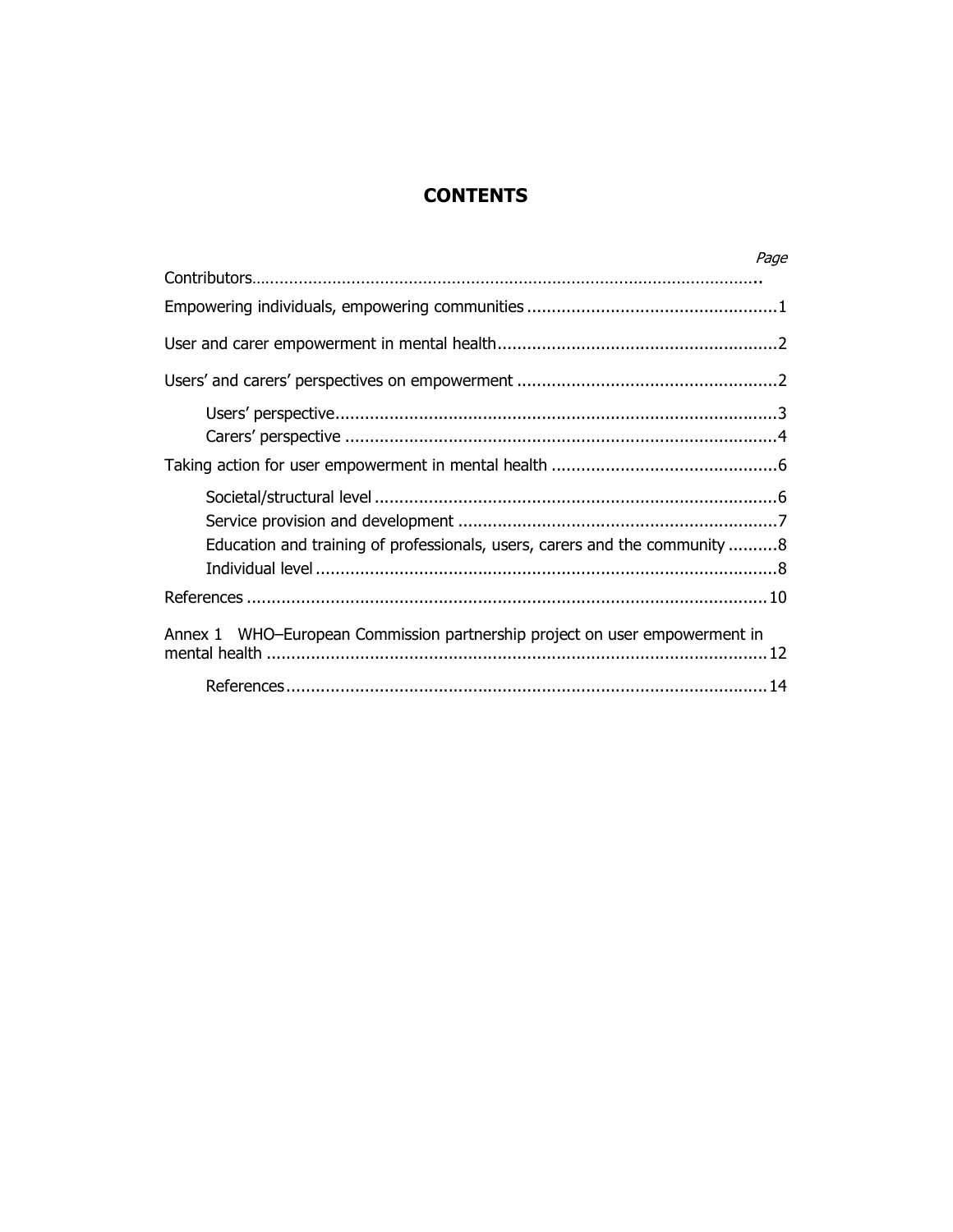## **Contributors**

The statement has been written by Anja Baumann, Technical Officer for Mental Health, World Health Organization Regional Office for Europe, with input from the members of the advisory group to the WHO-EC Partnership Project on User Empowerment in Mental Health. Anja Baumann and Matt Muijen, Regional Advisor for Mental Health, World Health Organization Regional Office for Europe, edited the text.

Members of the Advisory Group to the WHO-EC Partnership Project on User Empowerment in Mental Health:

Kristiina Aminoff, The National Family Association – Promoting Mental Health in Finland, Helsinki, Finland

Wilma Boevink, Trimbos Institute, Netherlands Institute of Mental Health and Addiction, Utrecht, Netherlands

David Crepaz-Keay, Mental Health Foundation, London, United Kingdom

Nicolas Daumerie, WHO Collaborating Centre, Lille, France

Claude Finkelstein, Féderation Nationale des Associations d'usagers en Psychiatrie – FNAPSY, Paris, France

Dolores Gauci, Global Alliance of Mental Illness Advocacy Networks - GAMIAN Europe, St Venera, Malta

Patrick Geoghegan, South Essex Partnership University, National Health Service Foundation Trust, Wickford, United Kingdom

Mrs Catherine Gonzi, Marsascala, Malta

Hana Horka, DG European Comission, Health and Consumers

Judith Klein, Open Society Institute, Budapest, Hungary

Kevin Jones, European Federation of Associations of Families of People with Mental Illness – EUFAMI, Leuven, Belgium

Malgorzata Kmita, Mental Health Europe, Brussels, Belgium

Oliver Lewis, Mental Disability Advocacy Centre, Budapest, Hungary

Lorenza Magliano, Second University of Naples, Naples, Italy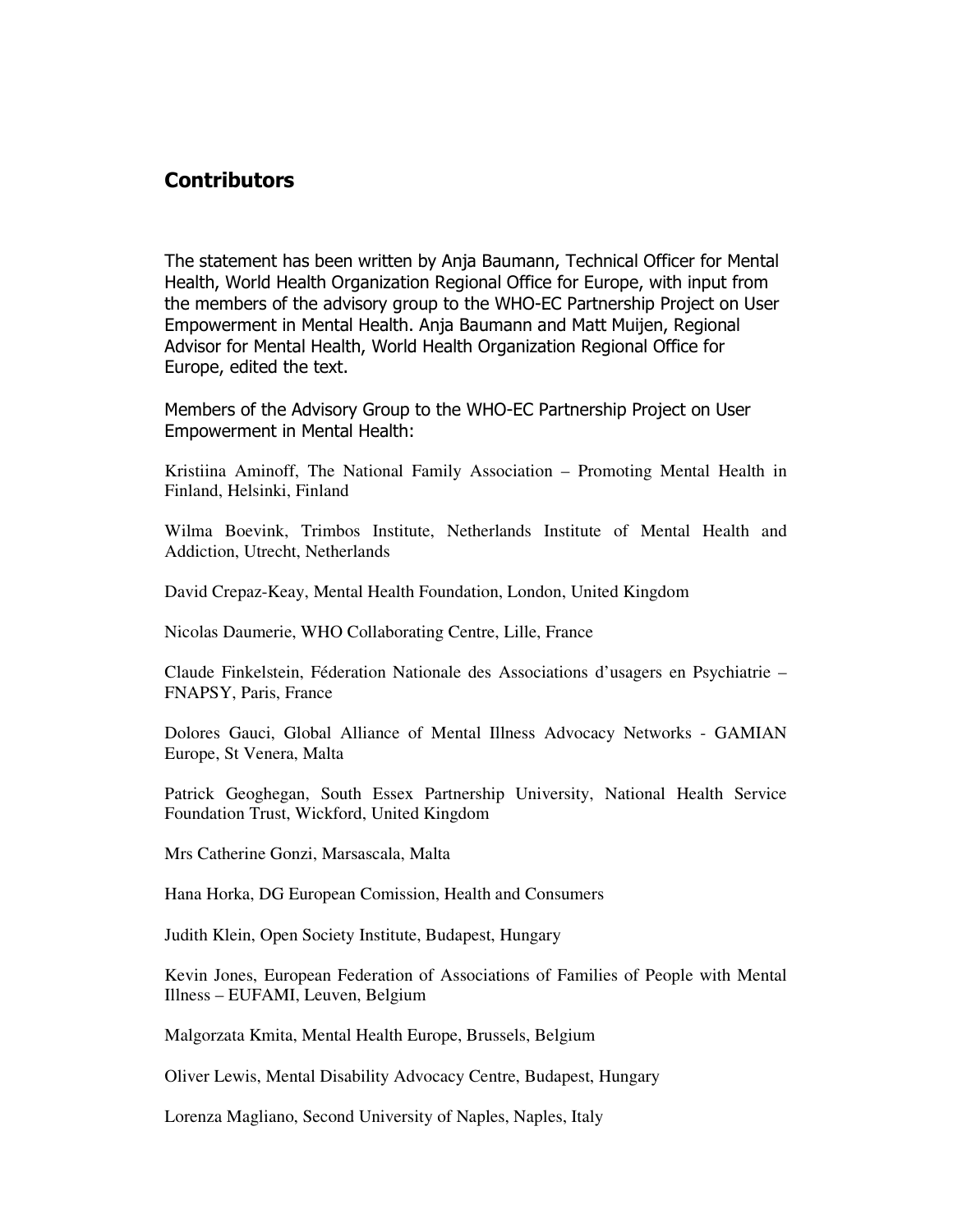Andrew McCulloch, Mental Health Foundation, London, United Kingdom

Erik Olsen, European Network of (ex-)Users and Survivors of Psychiatry - ENUSP, Copenhagen, Denmark

Geoffrey Reed, World Health Organization

Julie Repper, The University of Nottingham, United Kingdom

Jean-Luc Roelandt, WHO Collaborating Centre, Lille, France

Peter Ryan, Middlesex University, London, United Kingdom

Maria Jesús San Pío Tendero, Spanish Confederation of Groupings of Families and People with Mental Illness - FEAFES, Madrid, Spain

Jürgen Scheftlein, European Commission, DG Health and Consumers

David Shiers, National Institute for Mental Health in England – NIMHE, Longsdon, United Kingdom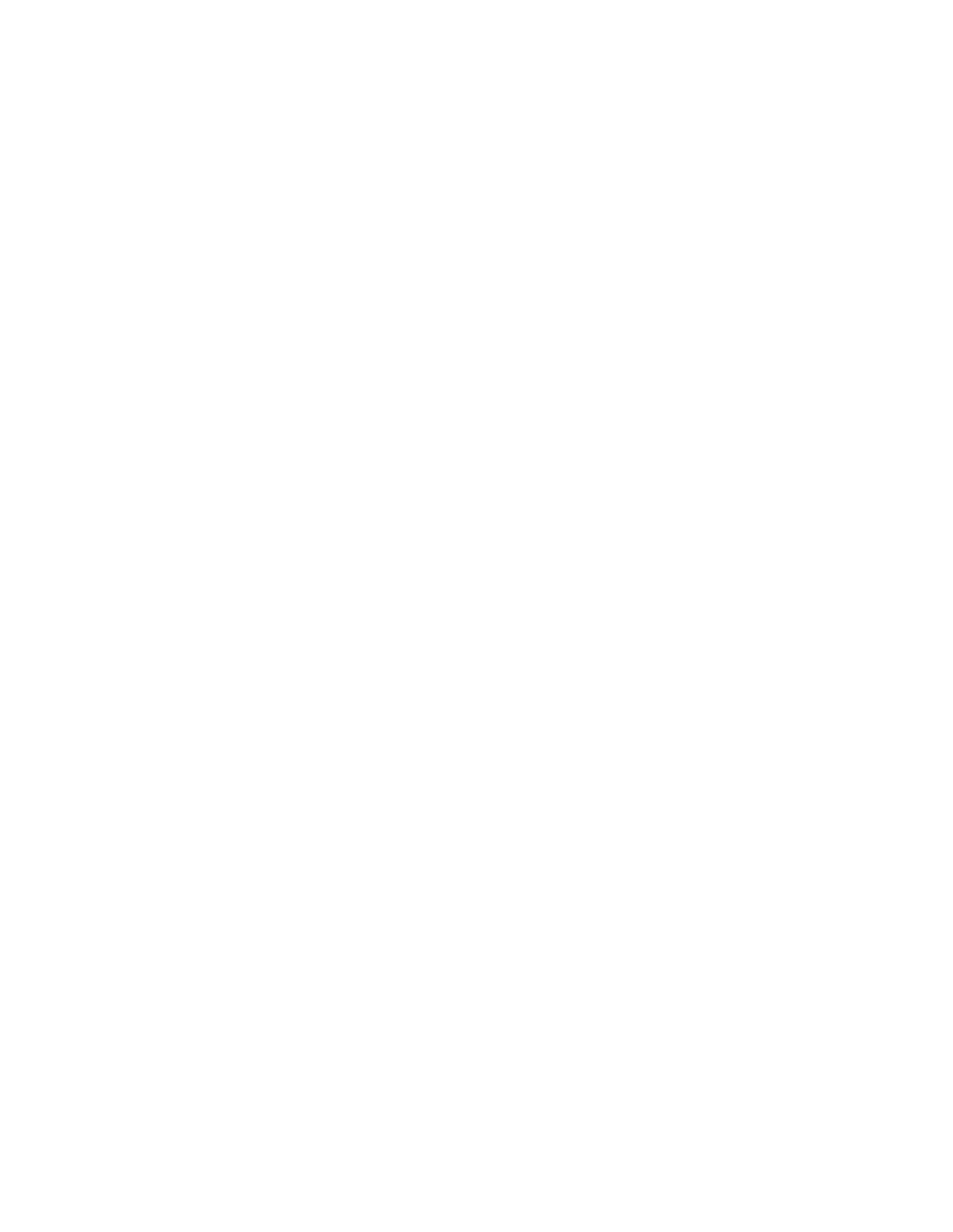# Empowering individuals, empowering communities

"Empowerment" is a core concept of WHO's vision of health promotion. Its importance in disease prevention and health promotion is well recognized in the Declaration of Alma-Ata *(1)* and the Ottawa Charter on Health Promotion *(2)*. One of the six key messages to guide action within the European Strategy for the Prevention and Control of Noncommunicable Diseases *(3)* is that "people should be empowered to promote their own health, interact effectively with health services and be active partners in managing disease". And also the Mental Health Declaration for Europe *(4),* the Mental Health Action Plan for Europe *(5)* and the European Pact for Mental Health and Wellbeing *(6)* identify the empowerment of people with mental health problems and those who care for them as key priorities for the next decades.

Empowerment needs to take place simultaneously at the population and the individual levels. Empowerment is a multidimensional social process through which individuals and groups gain better understanding and control over their lives. As a consequence, they are enabled to change their social and political environment to improve their health-related life circumstances *(7)*.

Being included in the society in which one lives is vital to the material, psychosocial, and political empowerment that underpins social well-being and equitable health (8). As health is a fundamental human right, empowerment of patients and their families, friends or other informal carers is a societal task that encourages all communities, employers, trade unions, schools and colleges, voluntary organizations to respect health and well-being of individuals and populations and act in ways that empower individuals and groups to respect their own and other people's rights to health and well-being.

At the individual level, empowerment is an important element of human development. It is the process of taking control and responsibility for actions that have the intent and potential to lead to fulfilment of capacity. This incorporates four dimensions:

- 1. self-reliance
- 2. participation in decisions
- 3. dignity and respect
- 4. belonging and contributing to a wider community.

For the individual, the empowerment process means overcoming a state of powerlessness and gaining control of one's life. The process starts with individually defined needs and ambitions and focuses on the development of capacities and resources that support it. The empowerment of individuals is intended to help them adopt self-determination and autonomy, exert more influence on social and political decision-making processes and gain increased self-esteem.

Communities can support individuals in this process by establishing social networks and mobilizing social support; together, these promote cohesion between individuals and can support people through difficult transitions and periods of vulnerability in life *(3)*.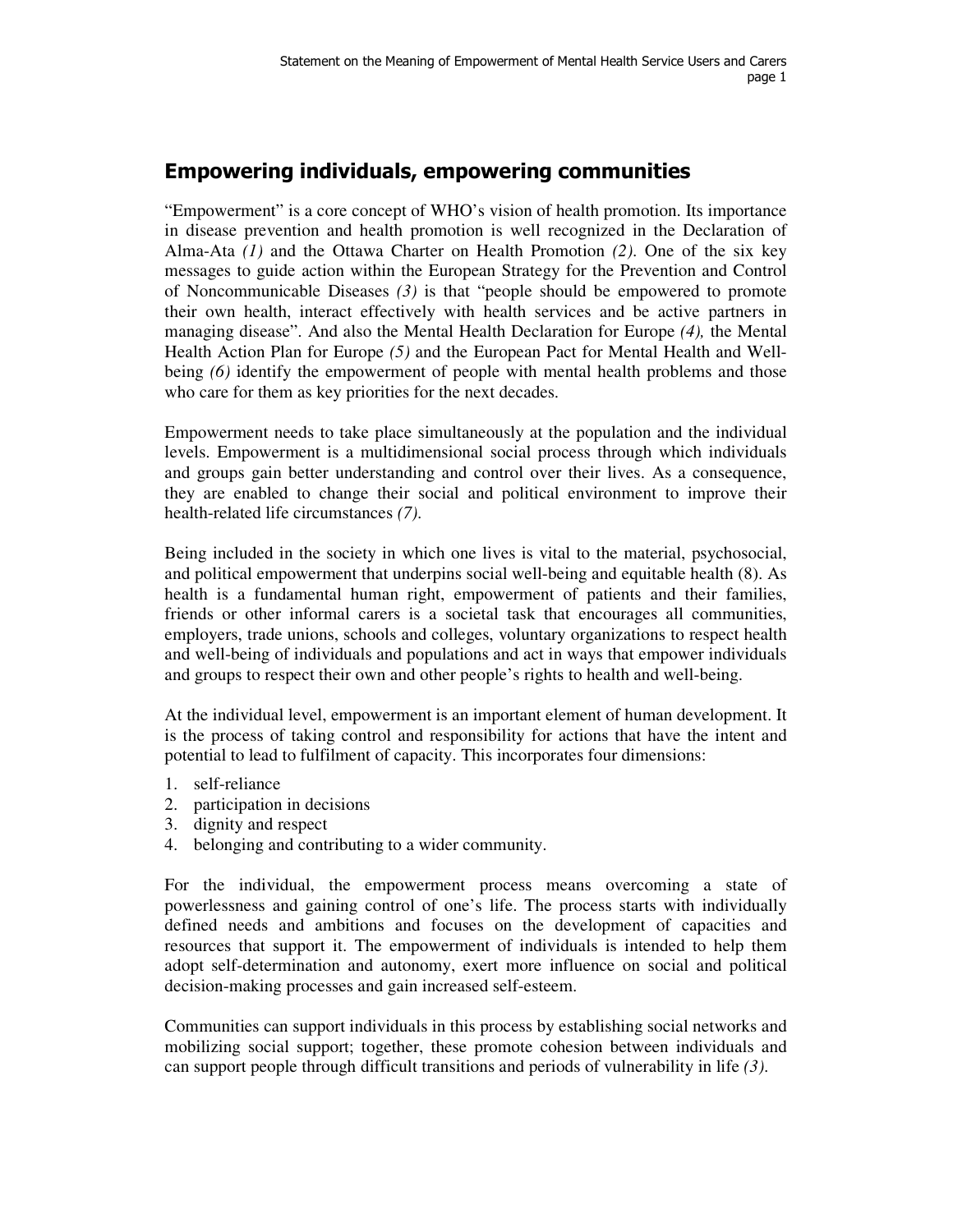The empowerment of communities comprises a higher degree of individual empowerment among the members of the community, a stronger sense of belonging to the community, development of and participation in political activities, leadership of decision-making process and access to resources for the benefit of the community *(9,10)*.

## User and carer empowerment in mental health

In a mental health context, empowerment refers to the level of choice, influence and control that users of mental health services can exercise over events in their lives. The key to empowerment is the removal of formal or informal barriers and the transformation of power relations between individuals, communities, services and governments. Power is central to the idea of empowerment, and one important element of empowerment strategies is *(11)*:

… challenging control and social injustice, through political, social and psychological processes that uncover the mechanisms of control, the institutional or structural barriers, the cultural norms and social biases, and therefore enable people to challenge internalized oppression ...

Historically, people with mental health problems have lacked a voice. Neither they nor their families have been involved in decision-making on mental health services, and they continue to be at risk of social exclusion and discrimination in all facets of life *(12)*. Disempowerment of mental health service users operates at every level. At the societal/structural level, stigma is present in all societies and there are numerous barriers to full access to work and other social activities. At the service organization and delivery level, people using mental health services are poorly informed, and often poorly consulted or poorly treated. At the individual level, the experience of mental health problems can have lasting effects on a person's sense of identity and self-worth – the internalization of stigma.

There is also evidence that lack of influence or control can lead to poor health outcomes; conversely the ability to exercise control and influence, even where high stress is present, can act as a protective factor against levels of disease risk. Powerlessness has emerged as a key risk factor in the etiology of disease, and evidence from a number of different fields suggests that empowerment not just is a set of values but also leads to positive outcomes. These outcomes include increased emotional wellbeing, independence, motivation to participate and more effective coping strategies.

Thus, enhancing the empowerment of mental health service users leads to tangible biological, psychological and societal benefits. These include enhanced self-esteem, a greater sense of connectedness to local social groups and meaningful engagement in society.

# Users' and carers' perspectives on empowerment

Key issues that users and carers have expressed to be important to advocate for are the rights to autonomy and self-determination, to acceptable and accessible services, user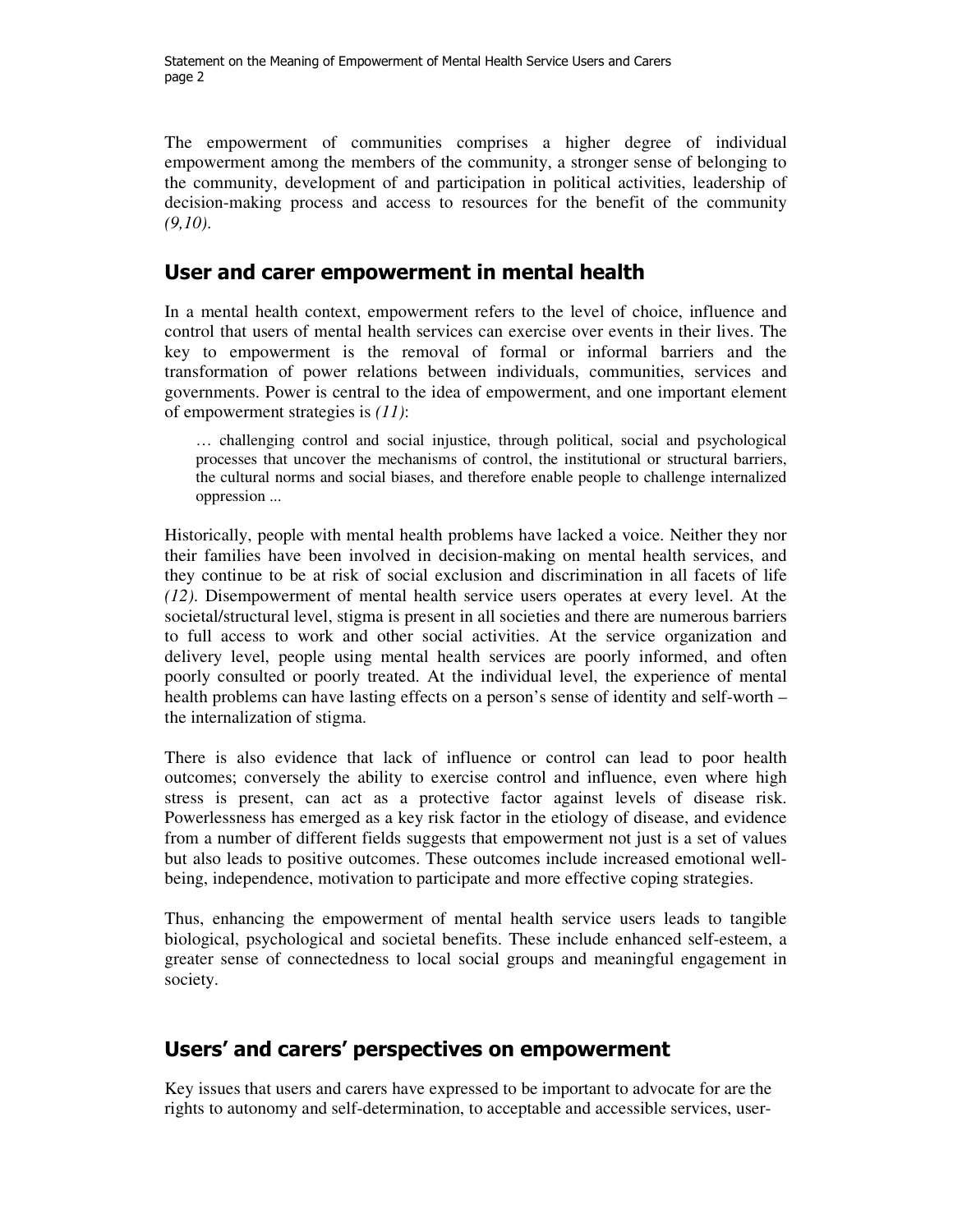led evaluation of services, the right for everyone to be recognized as a person before the law without discrimination, the destigmatization of mental disorders, and more inclusive and respectful services with user and carer involvement (13). In the following these key issues are described from user's and carer's perspectives.

# Users' perspective

An empowerment approach promotes the recognition and development of the service user's strengths, resources and skills *(14)*:

To be committed to an empowerment agenda is to be committed to identify, facilitate or create contexts in which heretofore silent and isolated people, those who are outsiders in various settings, organizations and communities, gain understanding, voice and influence over decisions that affect their lives.

Users' and carers' groups have formulated various key attributes of empowerment *(15)*, some of which can lead to recommendations for action on user and carer empowerment at different levels.

## Decision-making power

Mental health professionals sometimes assume that service users and their families lack the ability to make decisions, or to make correct decisions. Services therefore sometimes adopt the paternalistic stance of limiting the number or quality of decisions that users and families may make. Without support in making decisions, users are kept in long-term dependency relationships. People cannot become independent without the opportunity to make important decisions about their lives.

In some circumstances, the barrier of denial of legal capacity is a key obstacle to decision-making: this legally prohibits people from making decisions. People with mental health problems should enjoy legal capacity on an equal basis with others in all aspects of life, and states have an obligation to provide support to people who require assistance in making decisions *(16)*.

## Access to information and resources

Decision-making does not happen in a vacuum. Individuals can make fair decisions only when they have sufficient information to weigh the possible consequences of various choices: to make informed decisions. Again, out of paternalism, mental health professionals sometimes restrict such information, believing this to be in users' best interests. This can become a self-fulfilling prophecy; lacking adequate information, users may make choices that confirm professionals' beliefs in their inadequacy.

## Having a range of options from which to choose

Meaningful choice means that users are offered and have the opportunity to explore the whole range of options that might be relevant, and receive any required and reasonable support to choose among them.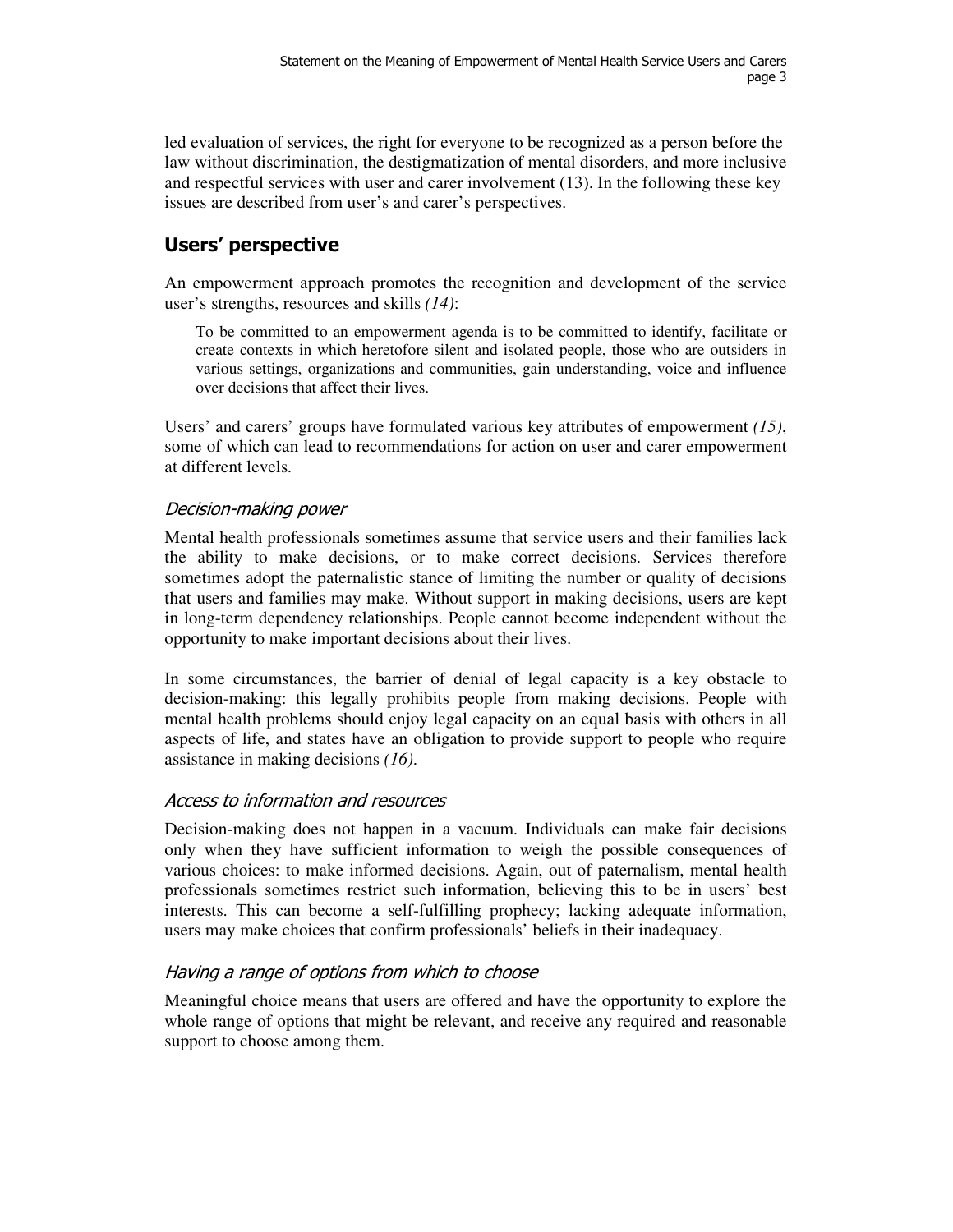# Carers' perspective

Carers and their families and friends have needs of their own. While care giving can be a strongly positive experience, most who write about it describe the impact in terms of burden, both subjective (perceived) and objective (e.g. ill health, economic, displacing daily routine). WHO *(17)* estimated that the burden to family and community from psychosis is only exceeded by those from dementia and quadriplegia.

A study in five European countries (Italy, England (United Kingdom), Germany, Greece and Portugal) reported that caregivers for adults with schizophrenia spent an average of 6–9 hours per day providing care *(18)*. A United Kingdom survey by Rethink *(19)* found that:

- 95% of carers are members of service users' families;
- 29% provide support and care for more than 50 hours per week;
- 90% are adversely affected by the caring role in terms of leisure activities, career progress, financial circumstances and family relationships;
- 60% have a significantly or moderately reduced social life;
- 33% find that family relationships are seriously affected; and
- 41% have significant or moderately reduced mental and physical health.

Nevertheless, it should be remembered that informal caregivers are not an amorphous group. A particular focus should be given to the fact that 82% of carers are female (mothers, in 90% of cases); 70% are aged over 60 years and 33% over 70 years *(20)*. Moreover, the perception of burden may vary between different cultures in terms of being more or less accepting of disability and seeing hope for the future *(21)*.

## Information sharing and confidentiality

In general, health care has increasingly been seen as a partnership between providers and users and their families. The sensitive nature of mental health problems, however, means that there can be particular difficulties in relation to confidentiality and the sharing of information, compounded by differences of practitioners' opinions on what information can be shared. The practitioner must balance the value of information sharing – sometimes crucial to the well-being of both users and carers – against ethical and legal duties of confidentiality to both users and carers independently. Unfortunately, many mental health practitioners never receive training on dealing with these complex issues or addressing the different needs of users and carers. As a result, they lack confidence and so avoid giving any information, often citing confidentiality as the reason.

Clearly, the quality of support varies, and many carers feel marginalized by services that seem unaware of their huge contribution as informal caregivers. The essential message is that services should support families and friends responding to their own needs as carers and enabling them to care most effectively.

#### Characteristics and qualities

To achieve the objectives of empowerment, some external conditions and internal qualities are important: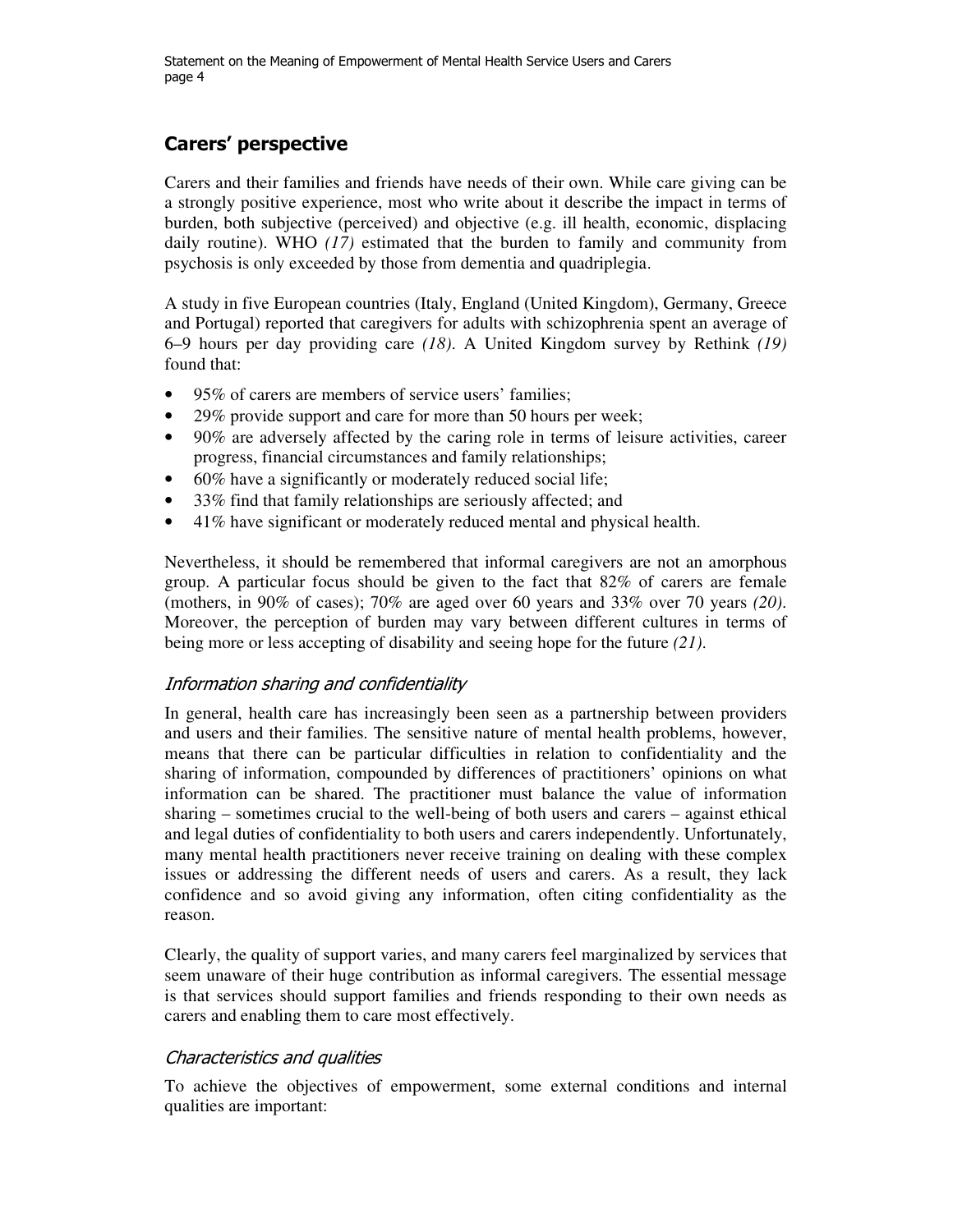- hope and respect
- reclaiming one's life
- feeling connected
- understanding that people have rights
- learning skills that the individual defines as important
- moving from secrecy to transparency
- growth and change that are never ending and self initiated.

#### Hope and respect

Hope is essential to growth. A hopeful person believes in the possibility of future change and improvement; without hope, making an effort can seem pointless. Yet some professionals who label their patients incurable or chronic seem also to expect them to be motivated to take action and make changes in their lives, despite the overall hopelessness such labels convey. Carers need to show respect for the inherent dignity and individual autonomy of people with mental health problems, including acceptance of difference as part of human diversity and humanity.

#### Reclaiming one's life

As part of the process of psychiatric diagnosis and treatment, users and their families have had their lives, their personal stories, transformed into case histories. Part of the empowerment process is therefore the reclaiming of these life stories.

Similarly, the process of empowerment should include a reclaiming of one's sense of competence, and recognition of the often hidden power relationships inherent in the treatment situation. In the early stages of participation in self-help groups, for example, members often tell one another their stories; both the act of telling and that of being listened to are important for group members.

#### Feeling connected – not feeling alone

Empowerment does not occur to the individual alone, but has to do with experiencing a sense of shared experience and connectedness with other people.

#### Understanding that people have rights

The self-help movement among psychiatric service users is part of a broader movement to establish basic legal rights. There are parallels between this movement and other movements of oppressed and disadvantaged people, including racial and ethnic minorities, women, gay and lesbian people, and people with disabilities. The struggle for equal rights has been part of all these liberation movements. Through understanding their rights, people increase their sense of strength and self-confidence.

#### Learning skills that the individual defines as important

Health professionals sometimes complain that users have poor skills and cannot seem to learn new ones. At the same time, the skills that professionals define as important are often not the ones that users find interesting or important. When users are given the opportunity to learn things that they want to learn, they often surprise professionals (and sometimes themselves) by being able to learn them well.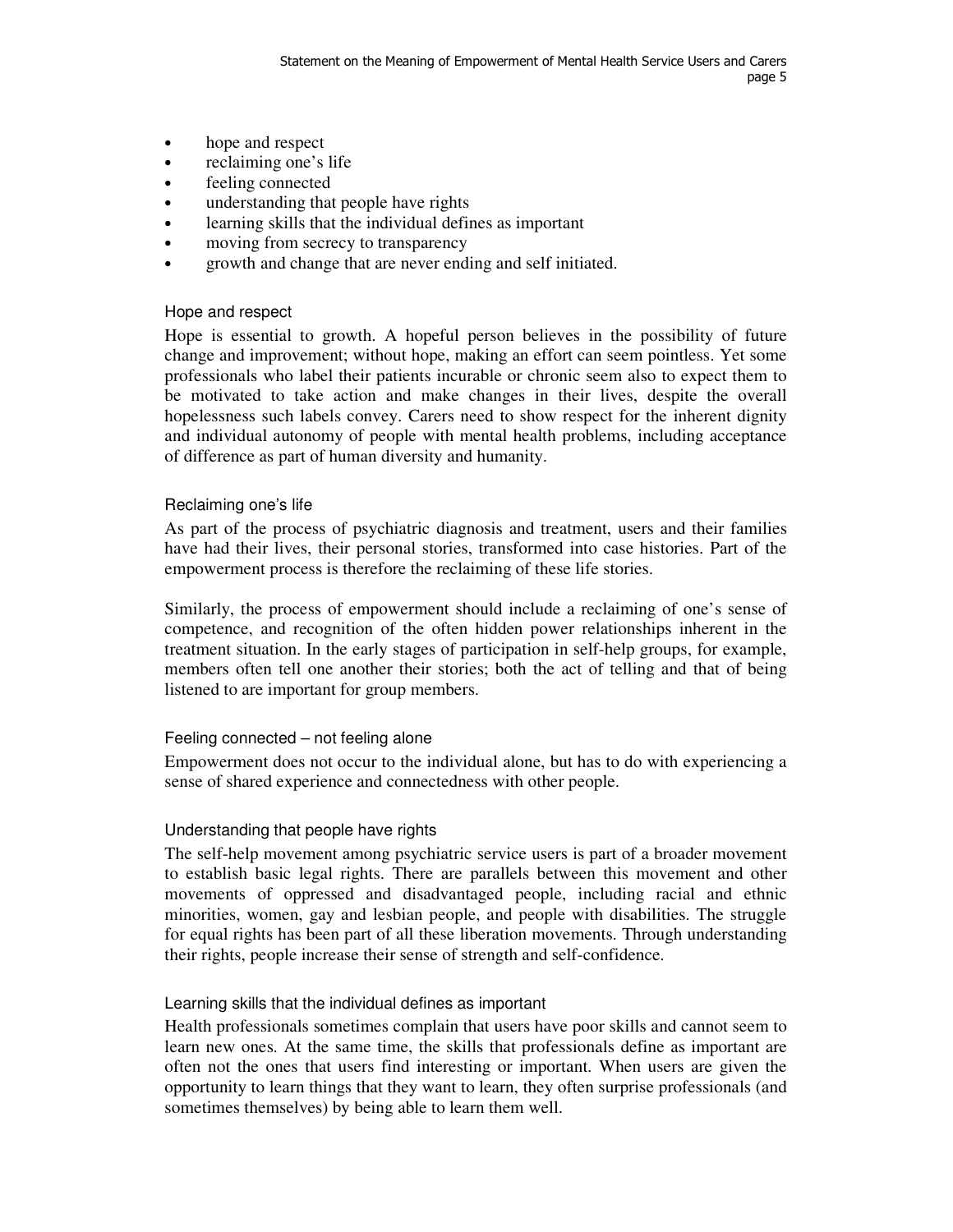Moving from secrecy to transparency

People with devalued social status who can hide that fact often choose to do so, but this decision takes its toll in the form of decreased self-esteem and fear of discovery. Those who reach the point where they can reveal their identities as mental health service users are more likely to display self-confidence.

People can be helped to make decisions about disclosure through support in recognizing that they have multiple characteristics, many of which are positive. It is also important for both people with mental health problems and society to recognize and accept that mental health problems are a source of learning, growth and development, and bring additional skills and qualities.

Growth and change that are never ending and self initiated

Empowerment is not a destination, but a journey. No one reaches a final stage at which further growth and change are neither possible nor beneficial.

# Taking action for user empowerment in mental health

A process of empowerment requires action at different levels: the societal/structural, service provision and professional development, community and the individual level. Based on the above reflections, action for user and carer empowerment must cover the

following five key issues at these levels:

- 1. Protection of the human rights of service users and fighting stigma and discrimination;
- 2. Ensuring high-quality care and accountability of services;
- 3. Having access to information and resources;
- 4. Inclusion in decision-making;
- 5. Having local organizational capacity to make demands on institutions and governing structures.

The following are recommended actions for user and carer empowerment at these levels.

## Societal/structural level

• Ensure that the full range of service users' human rights is respected, protected and fulfilled. For example, governments can effectively implement human rights instruments, many of which cover people with mental health problems either specifically or by implication. Examples include: the United Nations Convention on the Rights of Persons with Disabilities *(16)*, which includes enacting comprehensive anti-discrimination legislation with robust enforcement mechanisms, and the 2005 report of the Special Rapporteur on the right of everyone to the enjoyment of the highest attainable standard of physical and mental health *(22)*. The *WHO resource*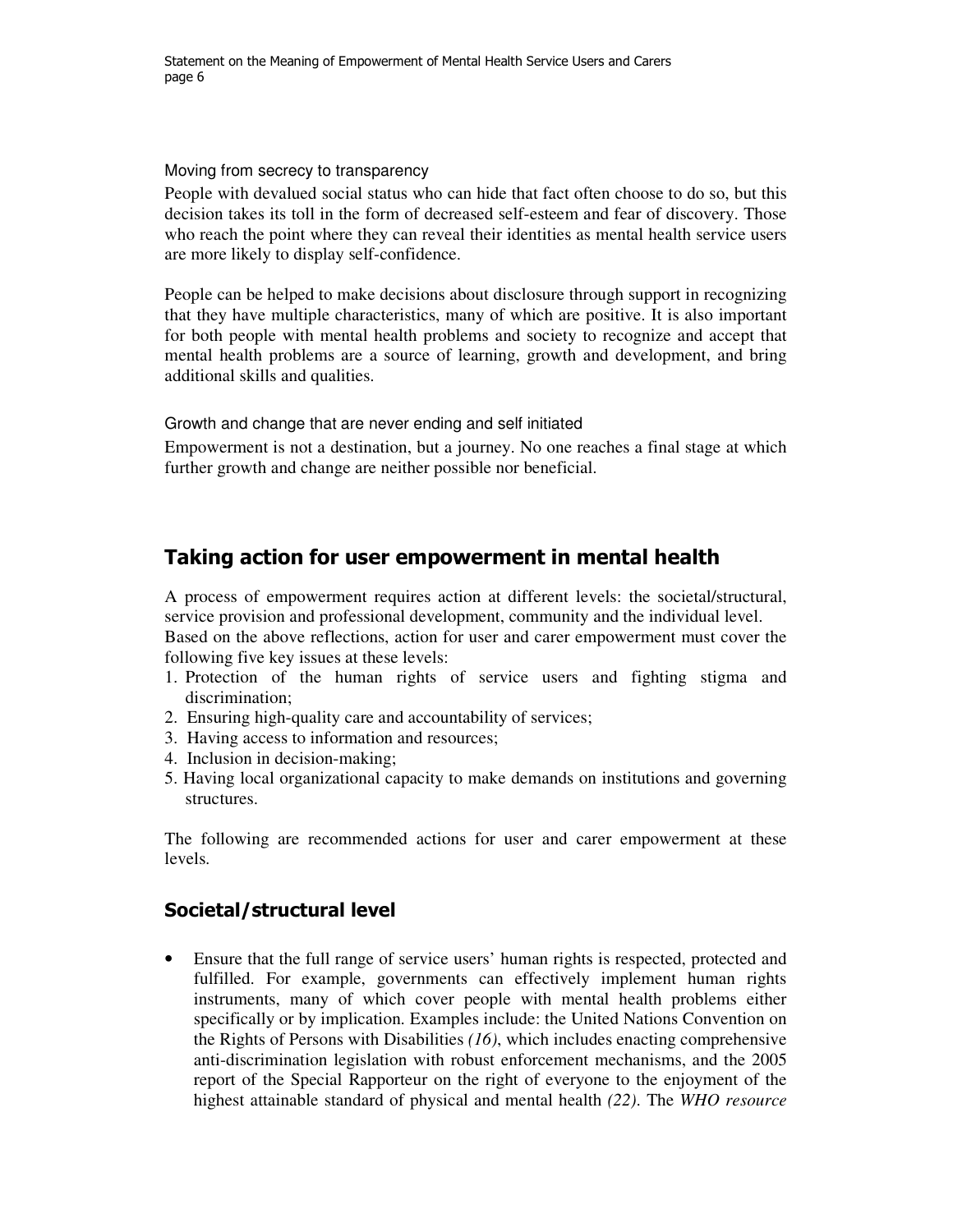*book on mental health, human rights and legislation (23)* discusses a range of human rights issues.

- Provide resources to develop of user-led services, including representative organizations that give input to public and political activities and are active at the international, national, regional and local levels.
- Build social capital by funding and resourcing local networks of users and carers.
- Resource independent advocacy in every area of life and society.
- Ensure government activities to reduce stigma and discrimination and to promote community-based multilevel services that involve public awareness campaigns.
- Facilitate contact between users and the media to sensitize media professionals in reporting on people with mental health problems in a non-stigmatizing way.
- Ensure mental health promotion, disorder prevention and anti-stigma activities in the workplace.

## Service provision and development

- Ensure access to high-quality care and the accountability of services by:
	- making available free or affordable, comprehensive and effective treatment and care;
	- offering genuine choice in treatment options;
	- respecting people's right to refuse treatment;
	- providing community-based specialist mental health treatment and care;
	- offering services that are relevant to different groups' needs and are provided on a basis of non-discrimination;
	- ensuring that independent review bodies are in place to review the lawfulness of treatment and services.
- Offer people who use services the chance to be partners or to be involved in:
	- all stages and levels of running, planning, delivering and evaluating services;
	- choosing their key mental health caregivers;
	- drawing up their care plans and planning their treatment (encouraging fully informed decision-making, which includes a discussion of risks linked to medication and the importance of health promoting lifestyles);
	- working towards shared crisis plans, advance directives, enduring powers of attorney, recovery plans and risk safety plans;
	- ensuring staff are trained in mental health law and human rights standards;
	- ensuring that the recruitment of staff, volunteers and advocates is free of discrimination on the grounds of psychiatric history, as well as more familiar grounds such as ethnicity, religion, gender, sexual orientation, age and disability;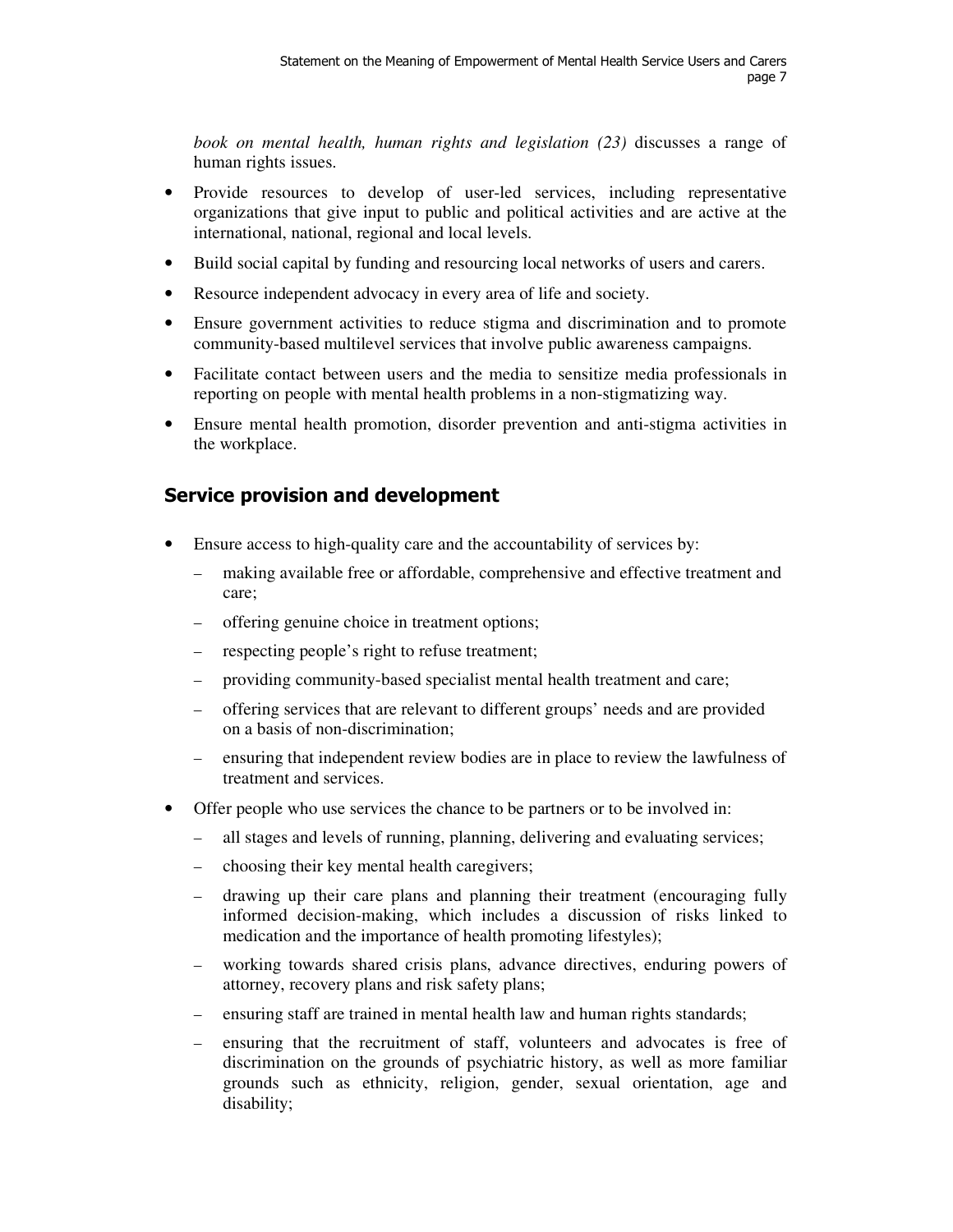- Ensure that users and carers actively working for empowerment are not penalized, by being either labelled troublemakers or denied support. Users may need more support, not less, when they are involved in planning, delivering or reviewing policies, legislation and services.
- Consider resourcing a self-advocacy group or user quality group, so that individual users and carers who speak out have a constituency and support network.
- Have a well-publicized complaints procedure. Users and their families should be able to complain irrespective of their circumstances, and be able to have a lay advocate to assist them.

## Education and training of professionals, users, carers and the community

- Those who design and deliver mental health professionals' training should do so in systematic partnership with users and carers.
- Seek trainers with a range of perspectives; for instance, include trainers on the issues relevant to users from ethnic or linguistic minorities, and on those relating specifically to girls and women with mental health problems.
- Include the stigma of mental illness as a topic in the curricula of primary care and mental health professionals.
- Offer training for relevant community actors such as police officers and employers.
- Ensure parity between users and non-users: if a professional consultant or trainer is offered a fee, so must a user or carer consultant or trainer.
- Offer training for users and carers in skills for committee work and leadership development.
- Develop user routes and pathways into roles and opportunities in the caring professions at qualifying and post-qualifying levels.

# Individual level

While structures, conditions and support can create the opportunities that enable individual empowerment, responsibility ultimately lies with individuals to reclaim control of their problems, the way they are treated and their lives.

At the individual level, users and carers need to take back control by:

- developing or strengthening ways of coping with their difficulties (e.g. through personal recovery planning);
- having a real say in the treatment and care that they receive, and planning for crises so that they can exert an influence even at times of acute distress (e.g. through advance statements); and
- working towards their own ambitions and goals, which may well include employment, education, enhanced family roles and relationships.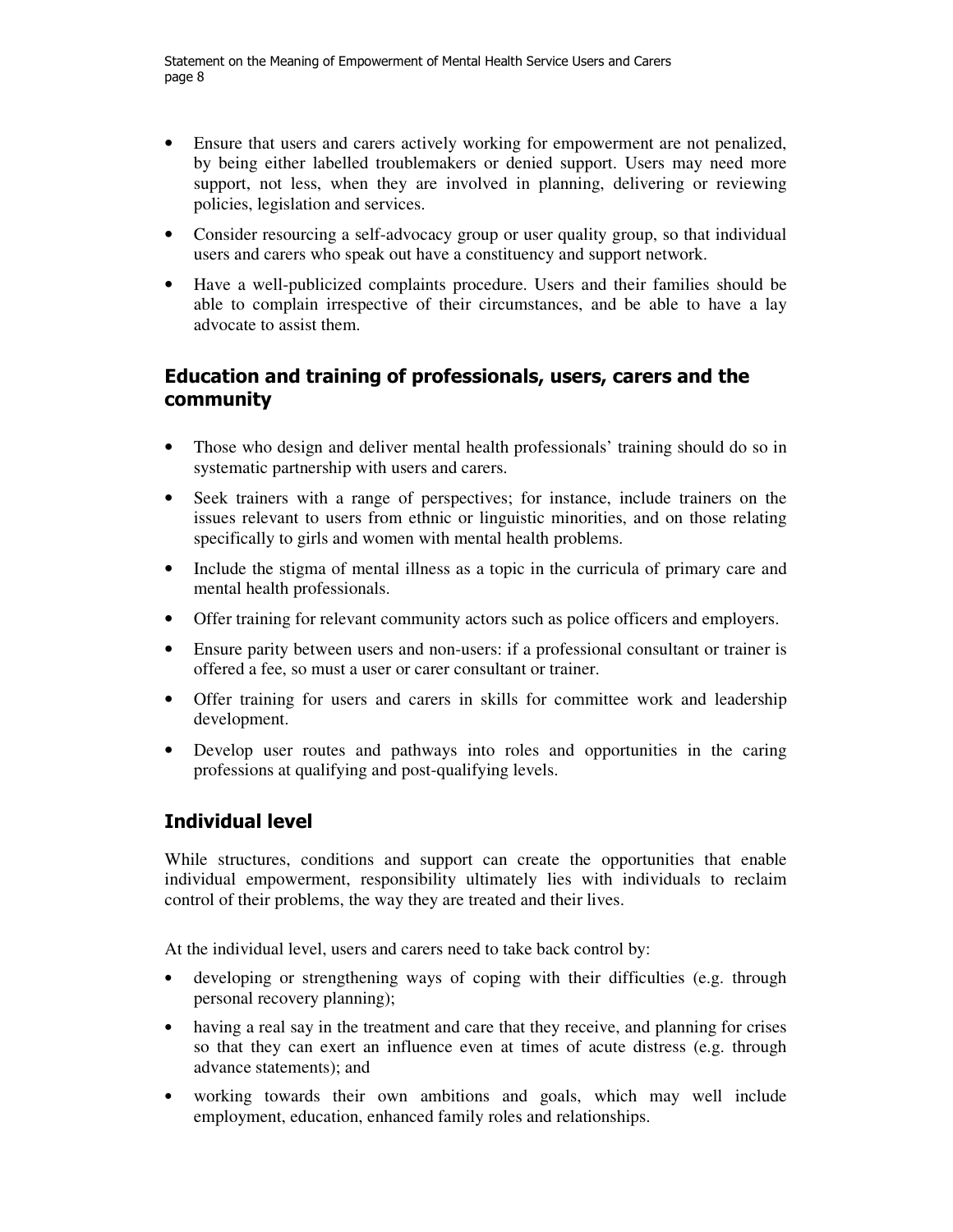This entails demanding rights and taking on responsibilities that create and maximize freedoms that will give mental health service users equal status in society by fostering:

- 1. respect, independence and protection in the forms of:
	- the right to privacy, receiving and exercising the full rights and responsibilities of citizenship, and being free from any kind of discrimination;
	- benefits guaranteeing a decent standard of life, and choice of residence and housing with full tenancy rights;
	- secure property rights, access to free or affordable legal representation and an absence of coercion;
- 2. choice and opportunities for personal development and social inclusion in the form of equal access to information, employment and peer support;
- 3. personal development through opportunities for education and leisure: schools, universities and libraries, and access the Internet, various leisure activities and travel; and
- 4. social inclusion in terms of access to public activities, no restriction on club membership, and no limitation on health insurance or securing loans from banks.

# **Conclusions**

This statement defines empowerment, describes the challenges, identifies the perspectives and the elements that comprise empowerment, and proposed action. It identifies the multi-dimensional aspects of empowerment. Unless the individual, service and societal levels are aligned, empowerment initiatives will not be effective and stigma, discrimination and marginalization will endure. The lack of empowerment and the need to strengthen user and carer empowerment needs to be accepted by everyone, and respect and growth are essential challenges to be recognized and acted on by everyone, everywhere.

Initial steps will be the identification and recognition of these challenges, the next the actions that are specified in this statement, many evidence based, and finally evaluation. WHO accepts the responsibility to advocate these initiatives, and will develop indicators to steer this process. These actions will be taken forward in partnership with the European Commission's Health and Consumers Directorate General. We believe that initiatives embracing empowerment and inclusion will not only offer opportunities and equality to the most vulnerable and discriminated groups, but will benefit communities as a whole.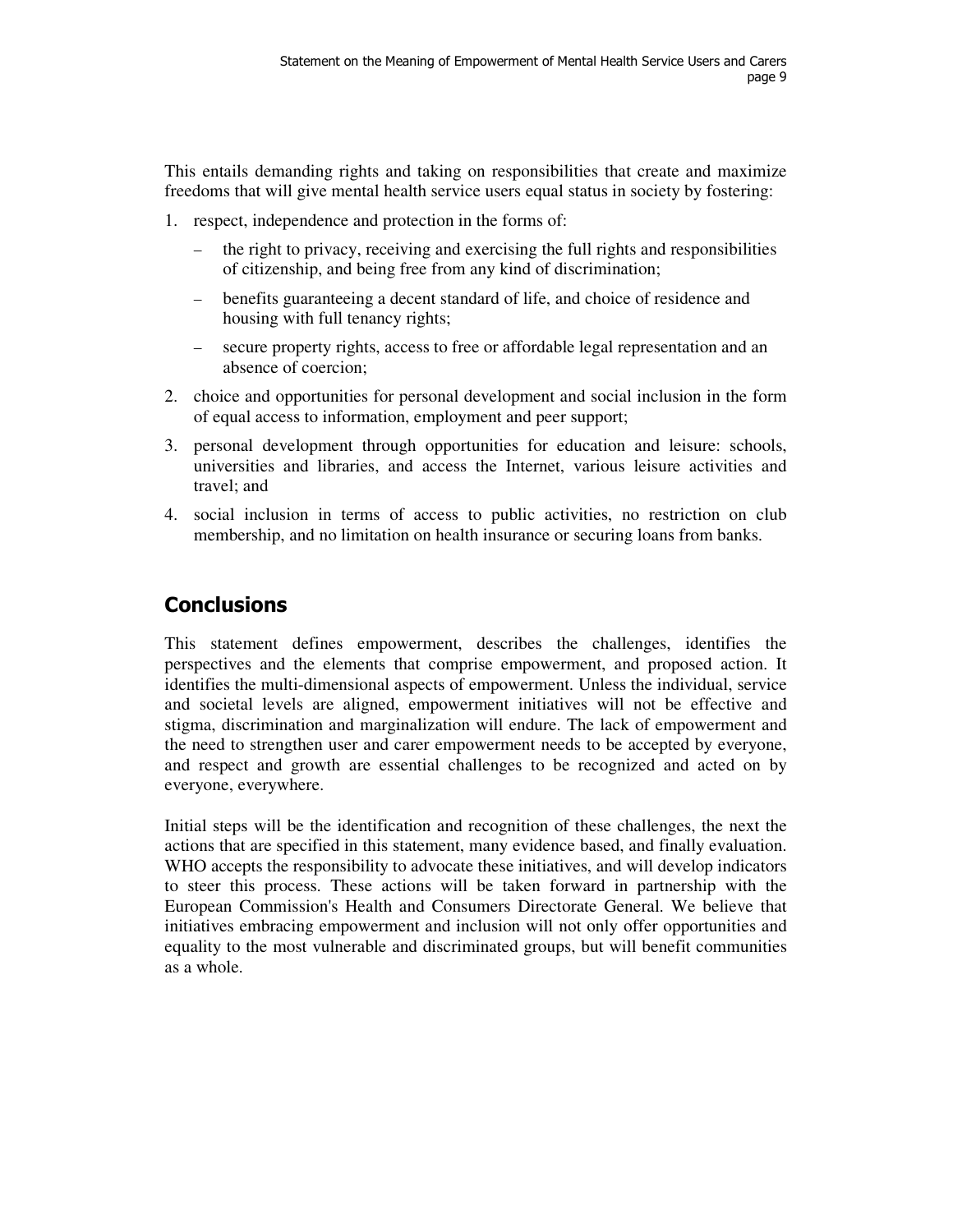# References

- 1. *Declaration of Alma-Ata*. Copenhagen, WHO Regional Office for Europe, 1978 (http://www.euro.who.int/AboutWHO/Policy/20010827\_1, accessed 11 May 2009).
- 2. *Ottawa Charter for Health Promotion*. Copenhagen, WHO Regional Office for Europe, 1986 (http://www.euro.who.int/AboutWHO/Policy/20010827\_2, accessed 11 May 2009).
- 3. *Gaining Health. The European Strategy for the Prevention and Control of Noncommunnicable Diseases*. Copenhagen, WHO Regional Office for Europe, 2006 (http://www.euro.who.int/InformationSources/Publications/Catalogue/20061003\_1,

accessed 11 May 2009).

- 4. *Mental Health Declaration for Europe.* Copenhagen, WHO Regional Office for Europe (http://www.euro.who.int/document/mnh/edoc06.pdf, accessed 11 May 2009).
- 5. *Mental Health Action Plan for Europe.* Copenhagen WHO Regional Office for Europe (http://www.euro.who.int/Document/MNH/edoc07.pdf, accessed 11 May 2009).
- 6. *European Pact for Mental Health and Well-being*. Brussels, European Commission, 2008 (http://ec.europa.eu/health/ph\_determinants/life\_style/mental/docs/pact\_en.pdf, accessed 11 May 2009).
- 7. Loss J, Wiese M. Evaluation von Empowerment Perspektiven und Konzepte von Gesundheitsförderern. Ergebnisse einer qualitativen Studie in Australien. *Gesundheitswesen*, 2008, 70:755–763.
- 8. CSDH. *Closing the gap in a generation: health equity through action on the socialdeterminants of health. Final Report of the Commission on Social Determinants of Health.* Geneva, World Health Organization, 2008.
- 9. *Achieving health equity: from root causes to fair outcomes. Commission on Social Determinants of Health*. Interim statement. Geneva, World Health Organization, 2007 (http://whqlibdoc.who.int/publications/2007/interim\_statement\_eng.pdf, accessed 11 May 2009).
- 10. Israel BA et al. Health education and community empowerment: conceptualizing and measuring perceptions of individual, organizational, and community control. *Health Education Quarterly*, 1994, 21:149–170.
- 11. Wallerstein N. *What is the evidence on effectiveness of empowerment to improve health?* Copenhagen, WHO Regional Office for Europe, 2006 (Health Evidence Network report; http://www.euro.who.int/Document/E88086.pdf, accessed 11 May 2009)*.*
- 12. *Policies and practices for mental health in Europe*. *Meeting the challenges*. Copenhagen, WHO Regional Office for Europe, 2008 (http://www.euro.who.int/InformationSources/Publications/Catalogue/20081009\_1, accessed 11 May 2009).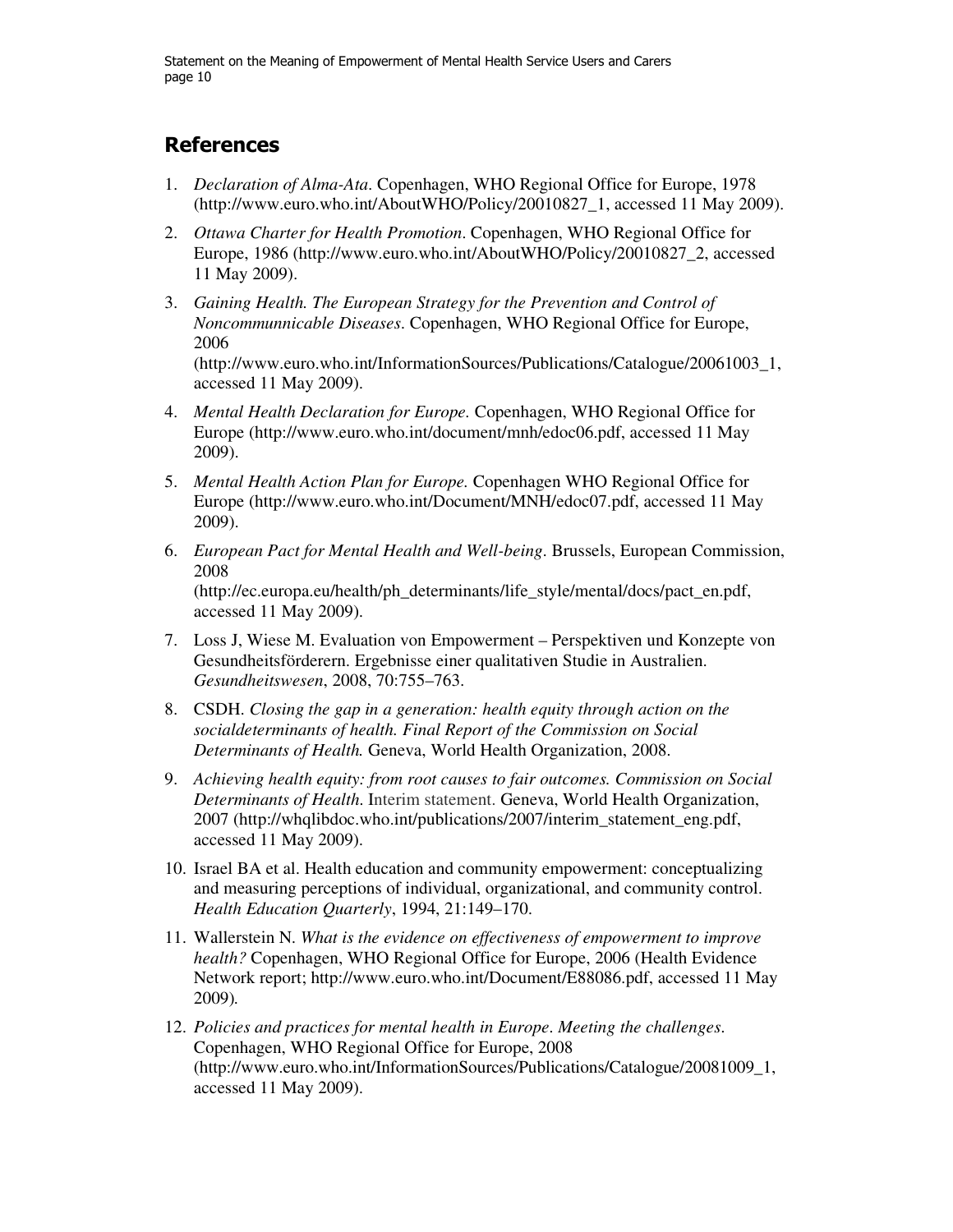- 13. Empowerment and mental health advocacy. Briefing paper for the WHO European Ministerial Conference on Mental Health: Facing the Challenges, Building Solutions. Copenhagen, World Health Organization, 2005
- 14. Fitzimmons S, Fuller R. Empowerment and its implications for clinical practice. Mental Health: a Review Journal of Mental Health, 2002, 11(5):481–499.
- 15. Rogers ES et al. Consumer-constructed scale to measure empowerment among users of mental health services. *Psychiatric Services*, 1997, 48(8):1042–1047.
- 16. *Convention on the Rights of Persons with Disabilities and its Optional Protocol.*  New York, United Nations, 2006 (http://www.un.org/disabilities/default.asp?id=150, accessed 11 May 2009).
- 17. *World health report 2001. Mental health: new understanding, new hope*. Geneva, World Health Organization, 2001 (http://www.who.int/whr/2001/en, accessed 11 May 2009).
- 18. Magliano L et al. Burden on the families of patients with schizophrenia: results of the BIOMED I study. *Social Psychiatry and Psychiatric Epidemiology*, 1998, 33(9):405**–**412.
- 19. *Who cares? The experiences of mental health carers accessing service and information*. Kingston Upon Thames, Rethink, 2003 (http://www.mentalhealthshop.org/products/rethink\_publications/who\_cares.html, accessed 11 May 2009).
- 20. Awad AG, Voruganti LN. The burden of schizophrenia on caregivers. *Pharmacoeconomics*, 2008, 26(2):149–162.
- 21. Rosenfarb IS, Bellack AS, Aziz N. A socio-cultural stress appraisal and coping model of schizophrenia burden and family attitudes towards patients with schizophrenia. *Journal of Abnormal Psychology*, 2006, 115:157–165.
- 22. *Report of the Special Rapporteur on the right of everyone to the enjoyment of the highest attainable standard of physical and mental health, Paul Hunt*. Geneva, Office of the United Nations High Commissioner on Human Rights, 2005:paragraph 46(d) (E/CN.4/2005/51; http://daccessods.un.org/access.nsf/Get?Open&DS=E/CN.4/2005/51&Lang=E, accessed 11 May 2009).
- 23. *WHO resource book on mental health, human rights and legislation.* Geneva, World Health Organization, 2005 (http://www.who.int/mental\_health/policy/legislation/essentialpackage2v1/en, accessed 11 May 2009).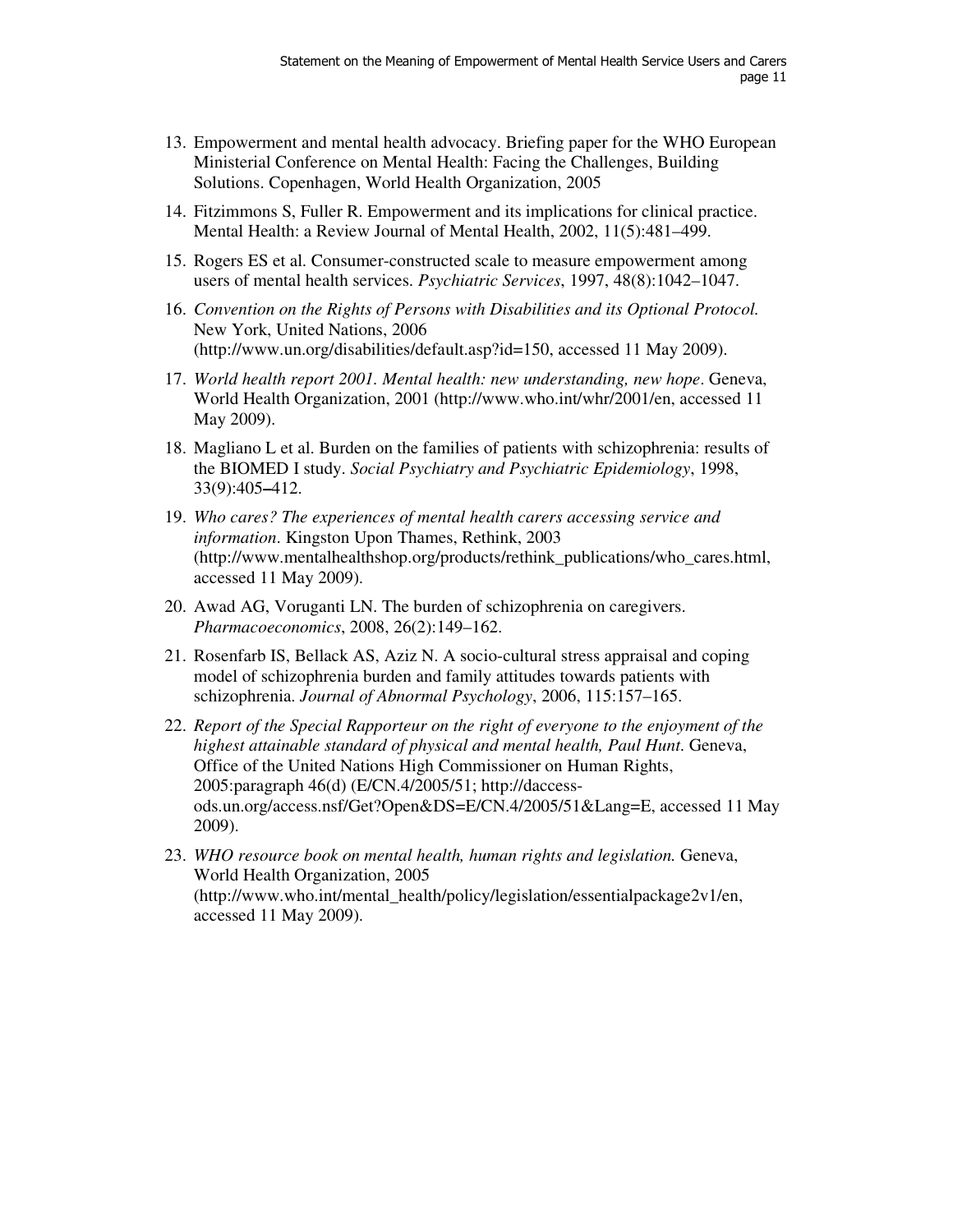## Annex 1

# WHO REGIONAL OFFICE FOR EUROPE–EUROPEAN COMMISSION PARTNERSHIP PROJECT ON USER EMPOWERMENT IN MENTAL HEALTH

The Mental Health Declaration for Europe *(1)* and the Mental Health Action Plan for Europe *(2)* identify the empowerment of people with mental health problems and those who care for them as key priorities for the next decades. At the WHO European Ministerial Conference on Mental Health, in Helsinki, Finland in 2005, the health ministers of the Member States in the WHO European Region committed themselves to enforce mental health policy and legislation that sets standards for mental health activities and upholds human rights, to eliminate stigma and discrimination and empowering people at risk, and to offer people with mental health problems choice and involvement in their own care *(3)*.

Further, the participants at the European Union (EU) high-level conference "Together for Mental Health and Well-being", held in Brussels, Belgium in June 2008, acknowledged, with the European Pact for Mental Health and Well-being *(4)*, the importance and relevance of mental health and well-being for the EU, its Member States, stakeholders and citizens. They recognized mental health as a human right that enables citizens to enjoy well-being, quality of life and health and that promotes learning, work and participation in society. The participants committed themselves to take action to help Member States tackle the challenges caused by mental health problems by promoting good mental health and well-being in the population, strengthening preventive action, and providing support to people who experience mental health problems and their families.

Considering this background, the WHO Regional Office for Europe and the European Commission (EC) are co-funding a partnership project to support Member States in improving their strategies and actions to empower people with mental health problems and their carers. It will be developed and implemented through close cooperation between the Regional Office and the EC, and it will make key contributions to the implementation of the Mental Health Declaration *(1)* and Mental Health Action Plan for Europe *(2)* and the EC's mental health agenda as reflected in the European Pact for Mental Health and Well-being. *(4)*. The project comprises four components:

- 1. development of indicators of user empowerment in mental health;
- 2. identification of good practice in user empowerment;
- 3. support of governments and local actors in creating an environment for user participation; and
- 4. promotion of the mainstreaming of good practice in user empowerment in mental health.

Indicators and examples of good practice will be identified, and recommendations for action developed at four levels: the societal/structural, service provision and professional development, community, and the individual level. Hereby, the focus will lie on protection of the human rights of service users and fighting stigma and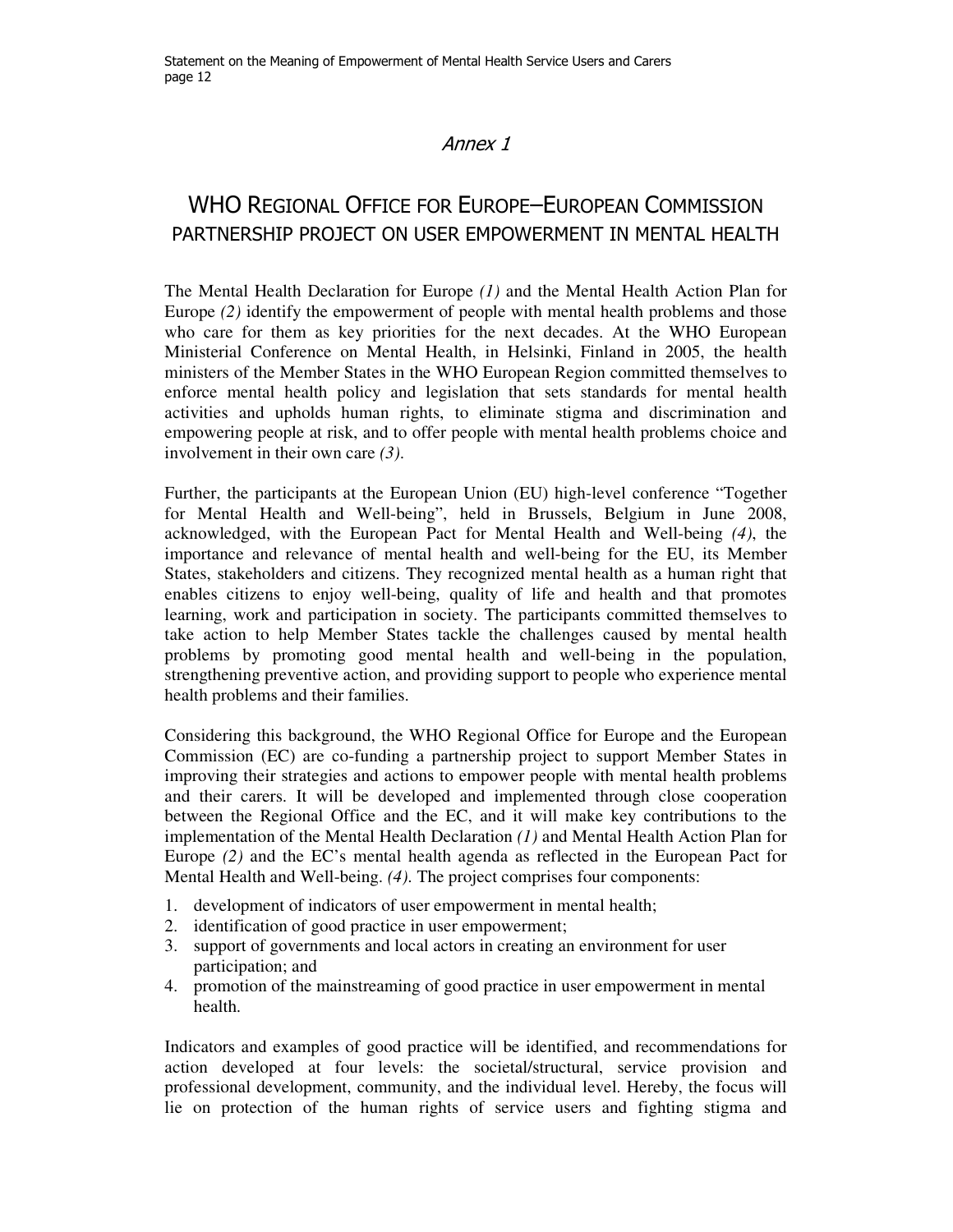discrimination; ensuring high-quality care and accountability of services; having access to information and resources; inclusion in decision-making; having local organizational capacity to make demands on institutions and governing structures.